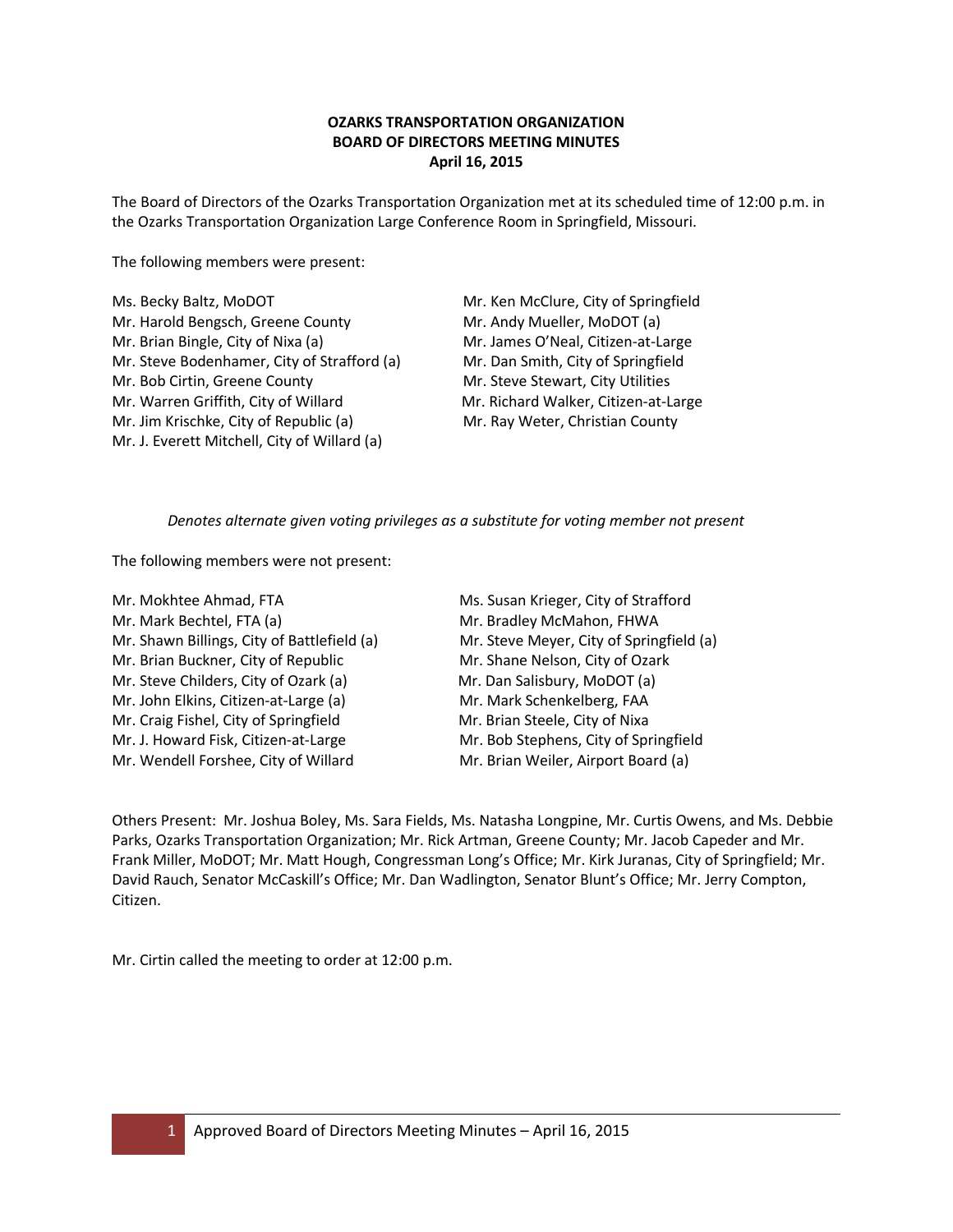#### **I. Administration**

# **A. Introductions**

Mr. Cirtin announced that Mr. Jerry Compton had not won the last election. He complimented Mr. Compton for being a public servant and his service for the OTO and the City of Springfield. Ms. Fields presented an engraved clock to Mr. Compton in honor of his time serving on the OTO Board and as the OTO Chairman. Mr. Compton stated it had been an honor to serve on the OTO Board and as the OTO Chairman. He thanked the Board of Directors.

Mr. Ciritn introduced Ken McClure, Jerry Compton's replacement on the Board of Directors. Mr. McClure gave a brief introduction of himself. He thanked Mr. Compton for his service.

# **B. Approval of Board of Directors Meeting Agenda**

Mr. Bengsch made the motion to approve the April 16, 2015 Board of Directors Agenda. Mr. Fisk seconded and the motion was carried unanimously.

# **C. Approval of the February 19, 2015 Meeting Minutes**

Mr. Krischke made the motion to approve the February 19, 2015 Board of Directors Meeting Minutes. Mr. O'Neal seconded and the motion was carried unanimously.

# **D. Public Comment Period**

Ms. Fields stated that the OTO had received one public comment via the giveusyourinput.org website. The giveusyourinput.org site is set up to post all the different items that require public comment. This public comment is from David Riddle. He requested that City Utilities Transit service changes also go through the OTO's public input process. He is specifically commenting on the Public Participation Plan amendment in the agenda. The details are not all worked out, but City Utilities is amenable and the OTO is amenable to City Utilities using the site to obtain the public comment that the public might have. It is in the research stage.

# **E. Executive Director's Report**

Ms. Fields stated that Ms. Baltz would make a Senate Bill 540 presentation later in that agenda. The OTO sent a letter asking for support. Letters were sent to every Senator and Representative in the State of Missouri. The OTO also requested that the other jurisdictions send a letter and offered to mail the letters. The City of Republic accepted the offer and the Representatives letter were mailed yesterday. Email addresses were provided to the Board members to contact the Senators directly. Greene County and the City of Springfield sent letters directly. Mr. Weter stated that Christian County also sent a letter.

Mr. O'Neal inquired if it was still okay to send out a letter. Ms. Fields stated that there was still time. Mr. O'Neal stated he would send out a letter. Ms. Fields stated that the OTO staff had been working with the Long Range Transportation Plan update. Staff had been busy with public meetings and materials.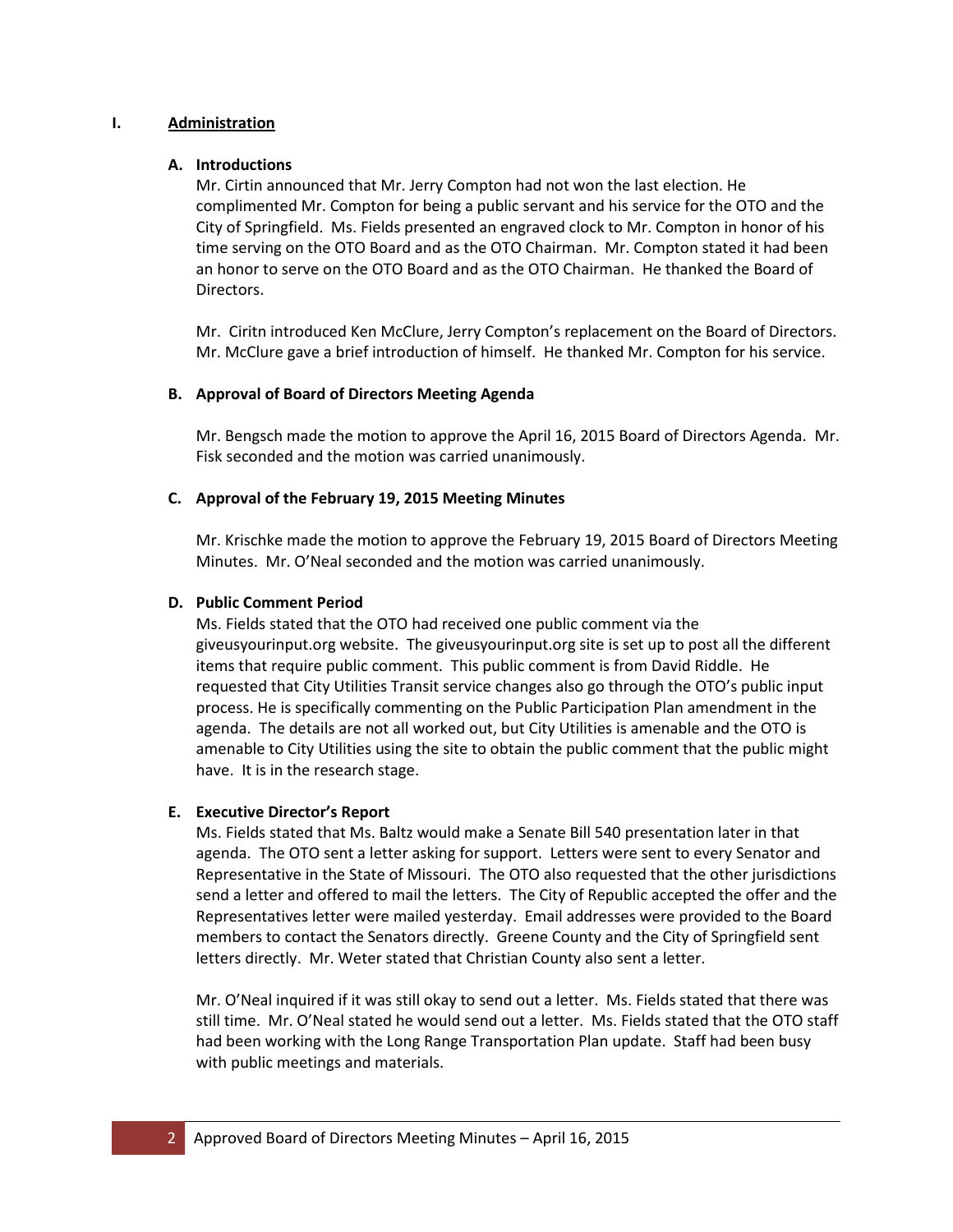Ms. Fields stated that she had been working on the Springfield Greene County Community Focus Report, in which she was the Chair of the Transportation Section. The draft is now complete and the full report would be coming out in the fall.

The Executive Committee has met twice. The committee has been specifically looking at the OTO Budget and the Bylaw amendment that is on the agenda. There has also been meetings regarding data collection for the Congestion Management Process and the best way to coordinate the effort. A lot depends on the Travel Time Run Units, which will either be Bluetooth or wireless technology. MoDOT is the project manager on the acquisition and the RFP has been issued with a closing date of May 21.

Staff members have taken a class on Effective Public Involvement from the National Highway Institute. Mr. Boley received a certificate for completing the course. This is part of the effort to keep in touch with the best way to involve the public. There have also been multi state conference calls with MoDOT and other DOTs talking about the best way to implement Performance Measures that are coming out of the USDOT in regards to the MAP 21 Transportation Bill. The OTO will be required to report in on the performance of the road and transit systems in the OTO area.

Ms. Fields stated that there was also a new member orientation prior to the February Board meeting. Staff issued a call for FTA 5310 projects for Human Service vehicles. The FY 2014 funding was not all awarded and there is now FY 2015 funds available. The goal is to award the funds so the agencies can get new vans to transport passengers to the different services that are needed.

#### **F. MoDOT Update**

Ms. Baltz gave a brief history on the MoDOT funding situation. MoDOT has 34,000 miles of road and 10,000 bridges to maintain. She gave a comparison of Missouri to the rest of the Midwest Region. The fuel tax rate has remained the same for 20 years. And now Missouri is faced with only a \$325 million budget to maintain the 34,000 mile transportation system, which would require a minimum of \$485 million a year to maintain. The Missouri road system has been divided into a primary and supplementary systems. The primary system would retain the best connectivity across the state. The supplemental roads in the OTO region like Kearney, Glenstone, and Kansas would not have funding for anything but the most basic maintenance.

Senate Bill 540 was originally proposed at 2+2+2 with indexing to keep up with inflation. It was a 2 cent fuel tax increase for the next 3 years. The Bill has since been changed to be just a onetime 2 cent proposal, because of concern over the Hancock Amendment. She described how the original proposal would have restored the full maintenance budget for both the Primary and Supplemental System. It would not solve the complete transportation funding problem but it would be a big step. She described where to find further information on the MoDOT website and encouraged the members to subscribe to Commissioner Millers emails.

Mr. O'Neal inquired if the revised Senate Bill with the 2 cent funding contained indexing. Ms. Baltz stated it does not have the indexing. Mr. O'Neal inquired if there was a chance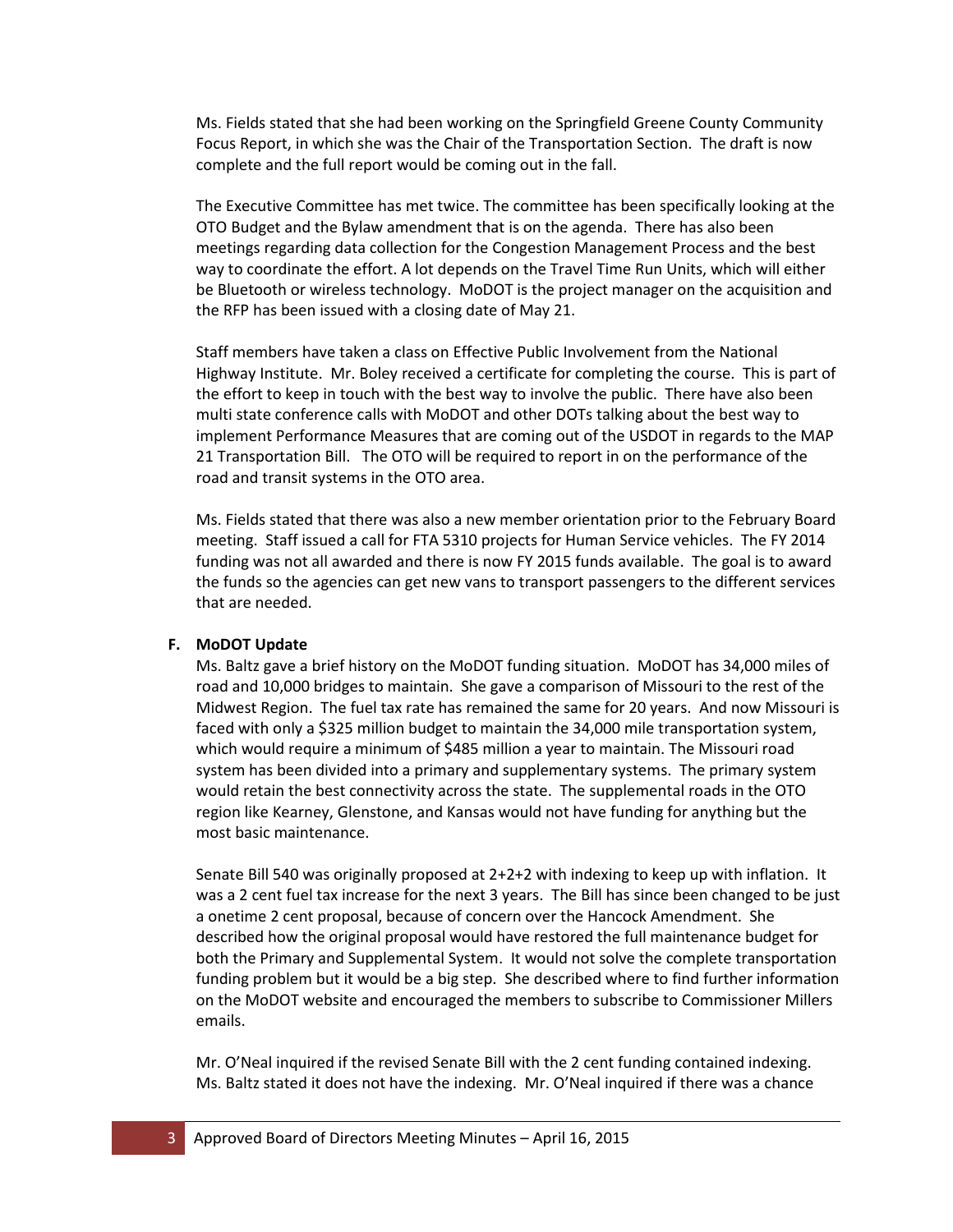that the indexing would be reinstated or if the 2 cent proposal was the final proposal. Ms. Baltz stated that 2 cent bill was the final bill.

Mr. Weter inquired how much the total revenue generated would be from the 2 cent proposal. Ms. Baltz stated it would total \$78 million, with part going to the Highway Patrol, Department of Revenue, cities, and counties. MoDOT would receive approximately \$55 million. Mr. Smith inquired if the 2 cents passed, would that allow the bridges that had closed to be reopened. Ms. Baltz stated a few of the bridges would reopen, she was unsure if all could be reopened. She stated that the largest concern is not being able to match federal funds. In 2017, MoDOT will no longer be able to match \$70 million in federal funds. In 2018, MoDOT would lose \$400 million in federal funds. The 2 cent proposal would delay the returning of federal funds 2018 and 2019 respectively. It does not solve all the problems but is a step in the right direction. Ms. Baltz stated that overall the Senators were generally supportive. Senator Burlison is a no tax individual so he would not support any tax increase.

# **G. Legislative Reports**

Mr. Rauch stated that Ms. Baltz had brought up the challenges that the State of Missouri may have in matching federal dollars. As of right now there is a question on whether there will be federal dollars. The federal funding mechanism for transportation will expire next month. The Extension is going to run to May 2015. It will expire and most likely there will be another extension. There is no consensus on how to fund this funding challenge. At the federal level there is a 17 cent federal gas tax that has been in place for 20 years with no indexing for inflation. There are few options that have been brought up for additional funding. The gas tax itself seems to be the only option. There has been a discussion of a 12 cent per gallon increase with an inflationary adjuster, but there is no consensus yet. There will probably be extensions for a longer period.

Mr. Wadlington stated that there had been a proposal for repatriating some corporate profits. Senator McCaskill and Senator Blunt both support repatriating corporate profits since there is a \$20 billion a year deficit in the Federal Highway Fund. If the funds are repatriated at 7 or 8 percent then it would raise the \$20 billion a year deficit and then with the gas tax there could be a \$450 billion six year Highway Bill. There is bipartisan support in the Senate, but not in the House.

Mr. Rauch added that a couple of the challenges coming forefront with the discussion on Transportation funding is the larger infrastructure issue.

#### **II. New Business**

# **A. Administrative Modifications 3 and 4 to the FY 2015-2018 TIP**

Ms. Longpine stated that the OTO Public Involvement Program allows the OTO to make simple modifications to the TIP that are small in scope. There are two Administrative Modifications. The City of Willard's cost estimate was higher for the Jackson and Main sidewalks than originally estimated. The second modification was for the Chestnut Railroad overpass. BNSF helped fund some of the expense so the funding sources have been adjusted.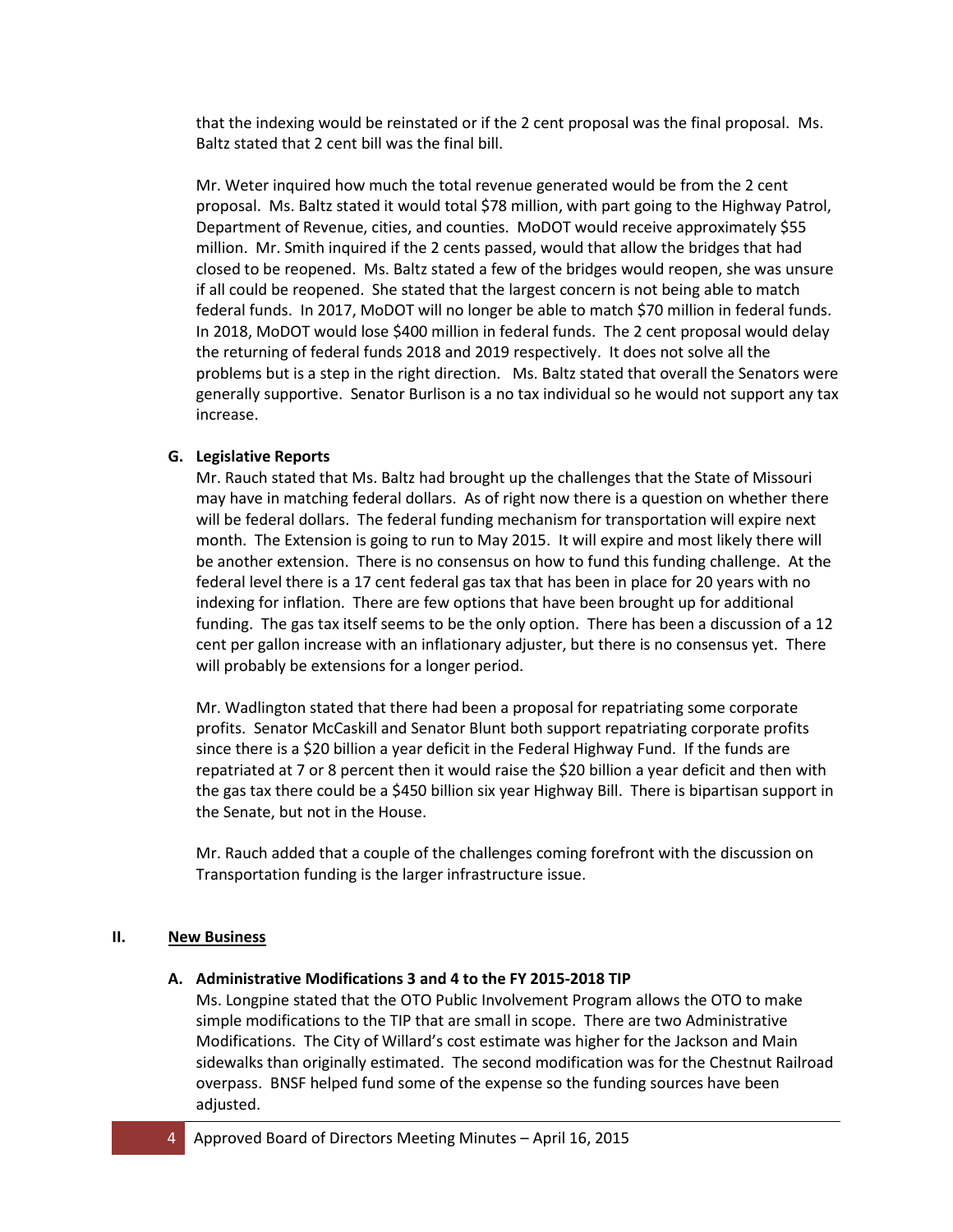#### **B. Amendment Number Four to the FY 2015-2018 TIP**

Ms. Longpine stated that there are seven items. The last item indicates that it had been through an e-meeting of the Technical Planning Committee. The TPC recommended approval to the Board of Directors for the MoDOT maintenance project in the e-meeting. She described the seven TIP Amendments. The City of Springfield projects called for the removal of the Jordan Creek Trail at West Meadows and replacing it with the College Street Phase II. This is a pedestrian plaza at College and Broadway. The Jordan Creek Trail was originally awarded Transportation Alternatives Funding. Due to some unresolved liability concerns on the railroad tracks, the City of Springfield requested the funding move to the next awarded project, which is the College Street Phase II.

Mr. Griffith made the motion to approve amendment Number Four to the FY 2015-2018 TIP. Mr. Weter seconded and the motion was carried unanimously.

# **C. Public Participation Plan Amendment**

Mr. Boley stated that wording was being added to the Public Participation Plan to satisfy the requirements for Public Participation for City Utilities Transit and all FTA programs. The amendment adds required language from FTA to fulfill the grant requirements on public participation for transit projects. This does not change what the OTO already does. It just reiterates it in a legal way, what the OTO has already been doing. He described the amendment changes.

Mr. O'Neal made the motion to approve the Amendment to the Public Participation Plan. Mr. Krischke seconded and the motion was carried unanimously.

# **D. OTO Growth Trends Report**

Mr. Guthrie presented a PowerPoint on some of the highlights of the Growth Trends Report. The Growth Trends Report is the annual report that shows the growth between the OTO's member jurisdictions in the five county MSA which includes Christian, Dallas, Greene, Polk, and Webster Counties. This report is compiled from the use of permit data provided to staff by the municipalities in the OTO along with some US Census data. He thanked the jurisdictions for providing data and stated that the full report was available on the OTO website.

# **E. Briefing on the Long Range Plan Update**

Ms. Fields gave an update on the Long Range Plan Update that staff had been working on. The Update is titled "Transportation Plan 2040". She stated that Ms. Longpine would be the project manager. The OTO is required by federal law to update the plan every five years. The last plan was adopted at the end of 2011, so the update is due by the end of 2016. There are requirements on what goes into the transportation plan and that includes the facilities the OTO have, how those facilities are performing, and looking at the environment. There will need to be a forecast of funding. The plan also looks at the operational improvements that can be made to the signal system or the system as a whole. Finally where funds should be invested and if there should be transportation enhancements made.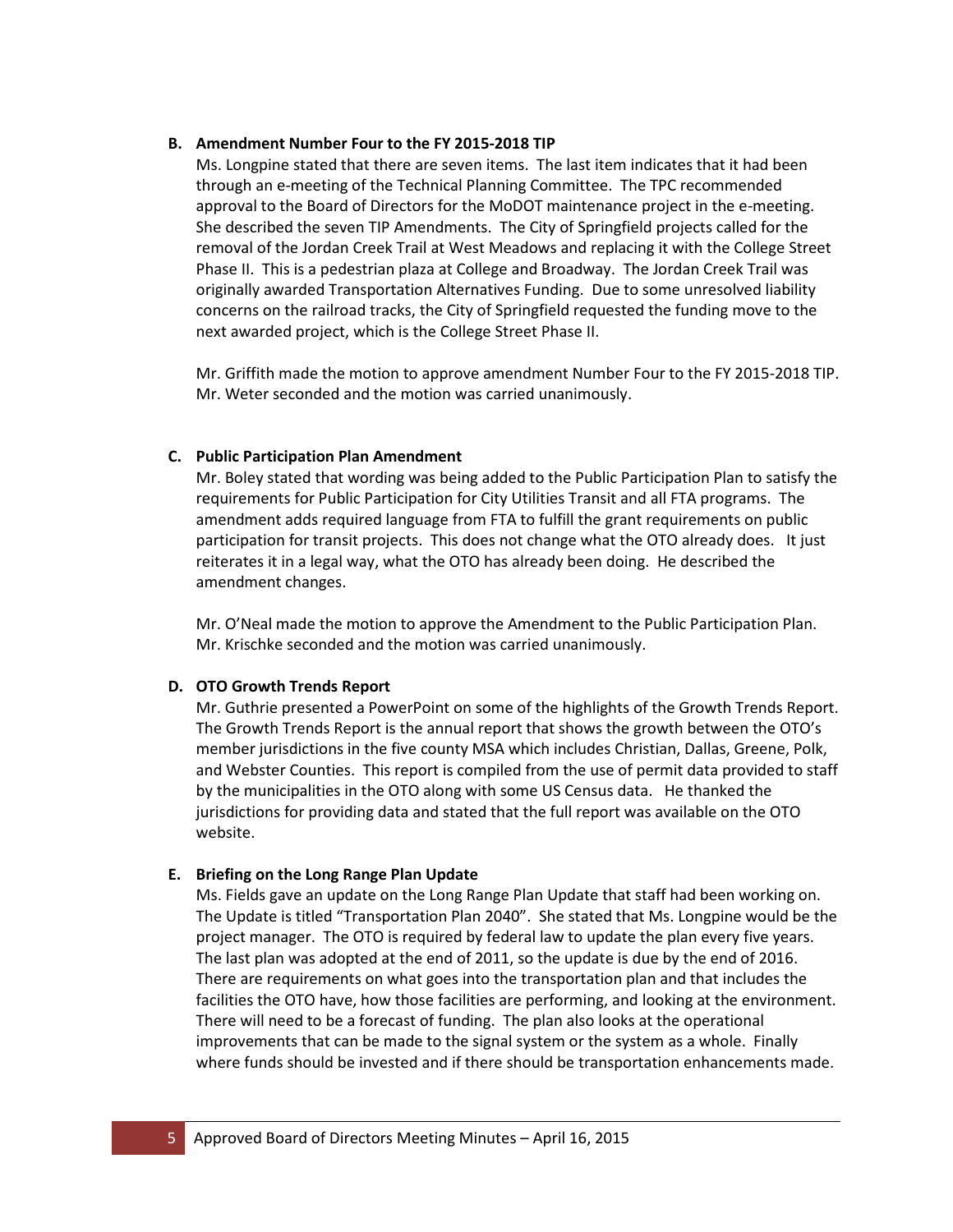If the OTO's members want to spend federal dollars on a project it has to appear in the Long Range Transportation Plan before it can go into the Transportation Improvement Plan. That is laid out in federal law. The current plan, Journey 2035, shows projected revenue of \$600 million and identified projects over \$1.5 billion. There is a lot of population growth projected. She showed a presentation that showed the growth of Greene County roads from 1985 to the present.

The OTO started the Major Thoroughfare Plan update process in November with subcommittee meetings. The subcommittee looked at the current plan as proposed and what changes needed to be made. The decision was made to meet with each individual jurisdiction to look over the specifics for their area. The subcommittee is paying special attention to the projected traffic, to make sure the roads are not being overestimated. There has also been discussions with Christian County on how to apply urban standards to a county that is developing in 3, 5, and 10 acre tracks.

Ms. Fields stated that staff had been out receiving public input. There is a survey entitled "what transportation projects matter to you." This survey is on the giveusyourinput.org site. Staff have been passing out giveaways at community events. She outlined the public events and giveaways. She stated that 350 surveys had been received so far. One of the survey questions is "what is one of the top transportation problems?" The answers were 23% traffic congestion, 19% not enough bicycle accommodations, 17% pavement conditions, 15% safety and accidents. She highlighted a few of the top priority projects, but reminded the Board that the surveys were predominately from the south at this point. She stated staff hoped to have the Major Thoroughfare Plan changes completed and up to the subcommittee and then reviewed by the Board. Then the plan is for the cities and counties to adopt the changes to get the required public input. When that is complete the changes would come back for adoption.

The Long Range Transportation Plan subcommittee meetings will start next month and the projected draft is will be completed in early 2016 with the adoption in the summer of 2016. She let the member jurisdictions know that there were giveusyourinput.org promotional materials if the jurisdictions would like to help promote the public input process.

#### **F. Bylaw Amendment**

Ms. Fields stated the Executive Committee had met to consider a request from the nominating committee. The request was that the OTO look at adding additional representation from Christian County. The proposal is to change the three Citizen-at-Large Representatives to four Representatives. This would add a bullet that preference be given to all Citizen-at-Large Representatives with transportation knowledge. Another bullet would be added that states that one member nominated by the Christian County Commission, appointed by the MPO, with the City of Ozark and City of Nixa being able to submit candidates to the Christian County Commission.

Mr. Weter stated he had not discussed the position with Mr. Childers or Mr. Bingle, but would if the Bylaw changes were approved.

Mr. Bengsch made the motion to approve the proposed Bylaw Amendment. Mr. Bingle seconded and the motion was carried unanimously.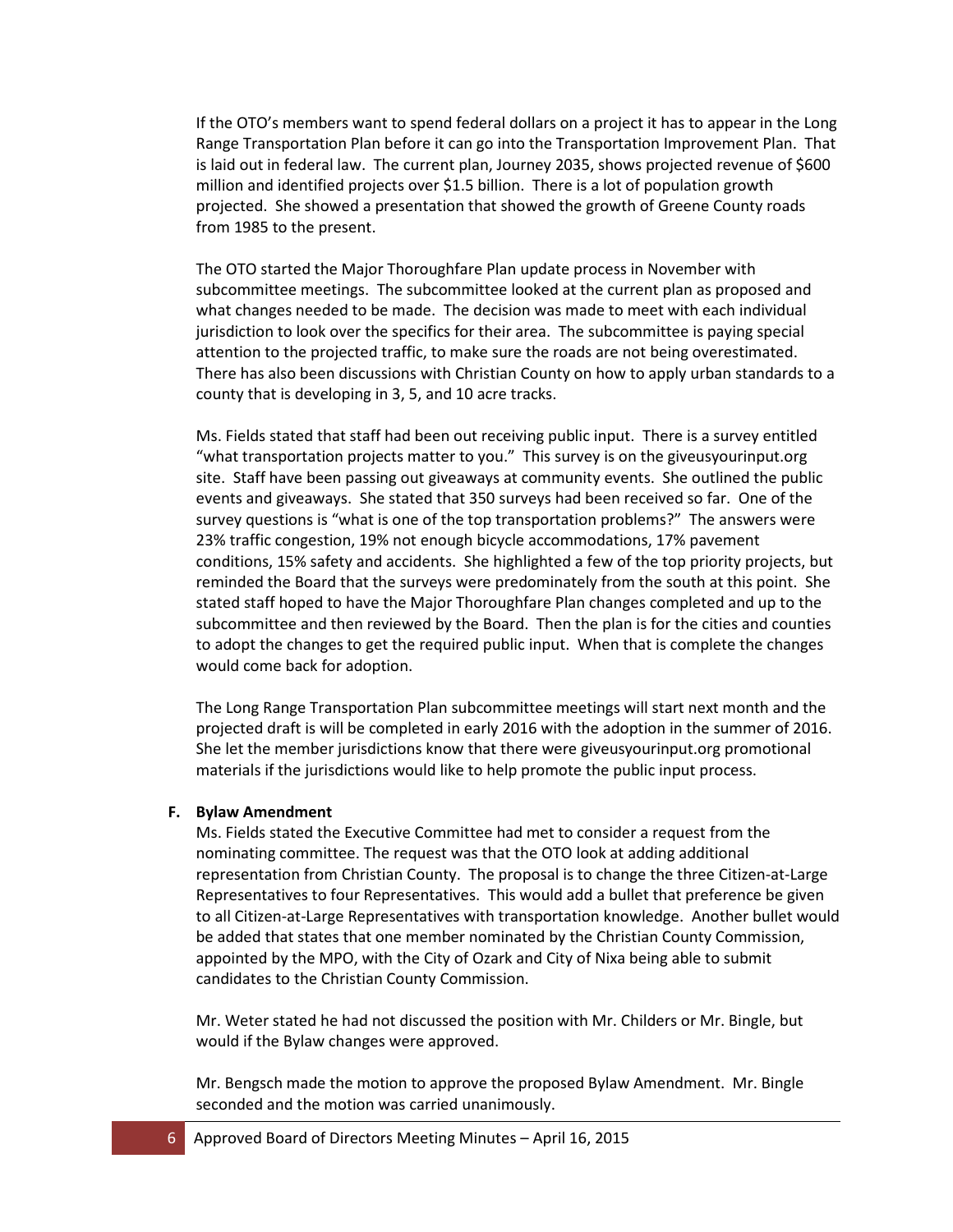# **G. GIS Specialist Job Description**

Ms. Fields stated that the OTO staff job descriptions were established when the OTO first became independent. After review, it was realized that the old planning technician description was being used. So there is a new job description proposal for the GIS Specialist position. This is in line with the City of Springfield's GIS Specialist position. The Executive Committee reviewed this request and also looked at other openings posted around the state. It is similar to those positions. This description is more appropriate for someone with a GIS degree and doing GIS work.

Mr. Krischke made the motion to approve the proposed GIS Specialist job description. Mr. Griffith seconded and the motion was carried unanimously.

# **H. FY 2016 Unified Planning Work Program**

Ms. Fields stated that the UPWP is a federal program required by law. The UPWP outlines the OTO's work for the year and will be attached to the federal contract to receive funds. It basically outlines what the OTO will do in exchange for federal funds. She outline the various tasks in the UPWP. In addition to the normal tasks, the OTO plans to complete the Major Thoroughfare Plan Update, complete a Roadways Design Guidelines Brochure, and to continue and improve the giveusyourinput.org site. The Travel Time Collection Units will not be purchased in this fiscal year so those are being brought forward.

There will be amendments to the current Transportation Improvement Program this year. There was no call for projects, since there is no funds there will be no new projects. In the case that transit funding becomes available, a call for projects will be made and an amendment to the Transportation Improvement Plan will be made. Work on the FY 2017- 2020 Transportation Improvement Plan will begin at the end of the budget year.

There is also the Long Range Transportation Plan Update, work with the OTO's committees, and the cooperative purchase of aerial photography. The OTO pays \$40,000 into the cooperative purchase of aerial photography which the City of Springfield leads. The \$40,000 offsets the member jurisdictions cost. There is a credit because the OTO pays the money and then receives the use of the photography that is needed for the OTO planning activity. The UPWP Budget Appendix was handed out before the meeting. It is largely the same as the OTO Operational Budget. The difference is the UPWP Budget shows some the City Utilities Planning funds and the OTO's in-kind activities from MoDOT and member attendance at OTO meetings. The individual line items are mostly the same figures.

Mr. McClure made the motion to approve the FY 2016 Unified Planning Work Program. Mr. Smith seconded and the motion was carried unanimously.

# **I. FY 2016 OTO Operational Budget**

Ms. Fields stated that the OTO developed a separate budget for auditing purposes because of the in-kind. The auditor, in the past, had inquired where the City Utilities funds were, but the OTO does not receive those funds. Those funds are reflected as required by federal law.

There are two items not in the UPWP budget, one for bank fees and OTO promotional items that cannot be billed to the grant. There is a decrease in the salary line due to the